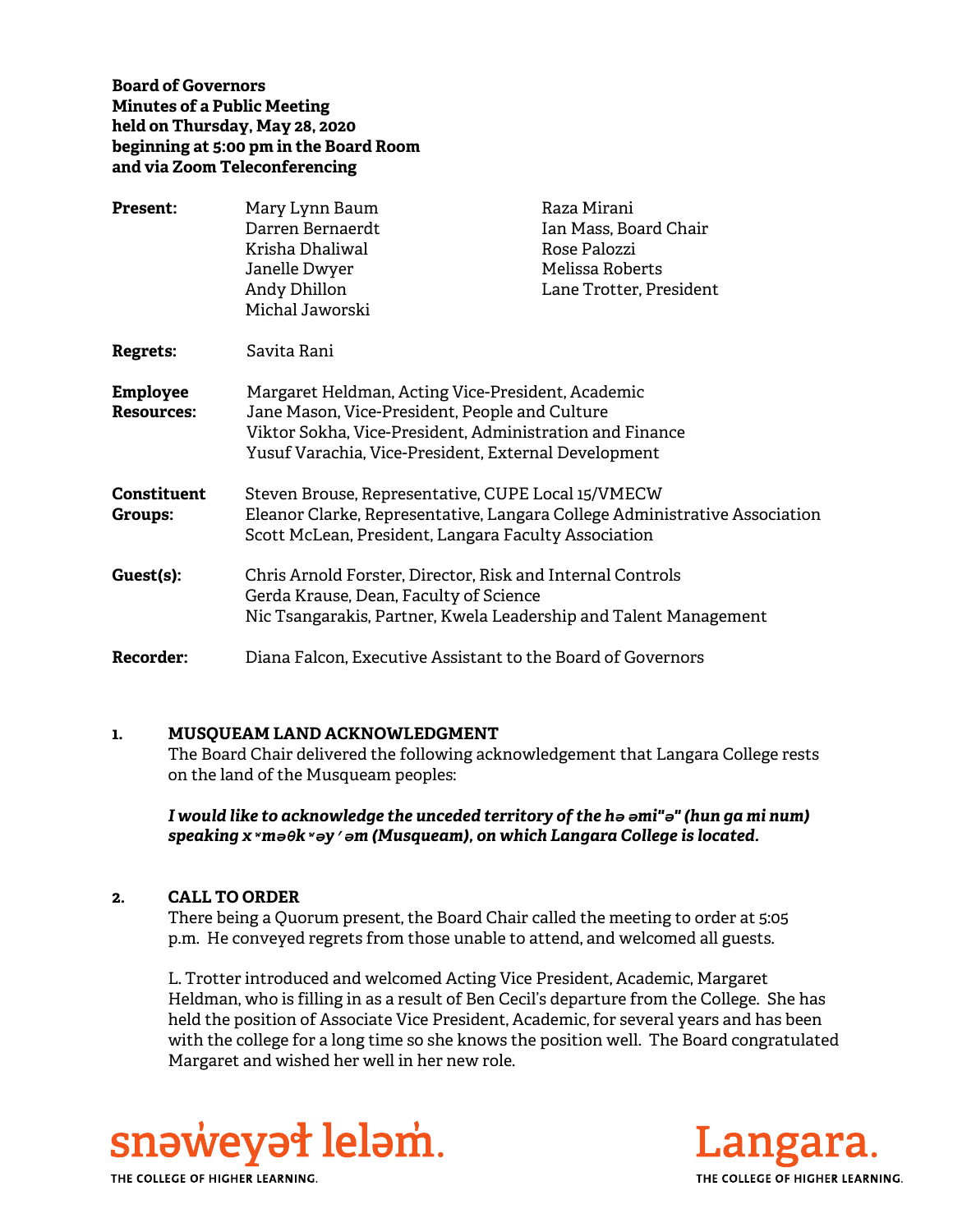Langara College Board of Governors Minutes of a Public Meeting held on Thursday, May 28, 2020 Page 2 of 7

# **3. DISCLOSURE OF CONFLICT OF INTEREST**

In accordance with *Board By-Law 200: Code of Conduct and Conflict of Interest*, Board Members were provided an opportunity to declare conflicts of interest for any agenda item that would relate to the ongoing business of the institution. With none declared, the Board Chair proceeded with the meeting.

# **4. APPROVAL OF AGENDA/CONSENT AGENDA**

It was moved by M. Jaworski and seconded by M. Roberts

**THAT, the Langara College Board approve the agenda and approve/acknowledge the following items on the consent agenda with removal of item 4.2.b. COVID-19 Recovery Response for further discussion:**

- **4.1 Minutes of Board Meeting held March 26, 2020 Approved**
- **4.2 President's Report Acknowledged**
	- **a. Quality Assurance Process Audit (QAPA) Update Acknowledged**
- **4.3 Governance and Nominating Committee a. Summary of Meeting held May 11, 2020 - Acknowledged**
- **4.4 Education Council Reports Received**
	- **a. Report of Meeting held March 24, 2020**
		- **b. Report Meeting held April 21, 2020 (plus the results of two extraordinary meetings held on April 15h and April 30th) THAT, the Education Council Reports for the meetings held March 24**
		- **and April 21, 2020, plus two extraordinary meetings held April 15 and April 30, 2020, be received for information.**
- **4.4 Notice of Election of Board Chair Acknowledged**

## **Carried Unanimously**

## **4.2.b. COVID-19 Recovery Response**

L. Trotter advised that the COVID-19 Recovery Response item was in the consent agenda in recognition of Board members time, but it was felt that this item should be removed for discussion to ensure that Board members are aware of what is happening in addition to the written report.

C. Arnold Forster, Director, Emergency Operations Centre (EOC) spoke to his memo attached to the agenda for information and provided an opportunity for questions. He highlighted the following from his memo:

- The EOC responded to a public health emergency.
- Operations of the EOC seemed to slow down due to how successful we were as a province in slowing down and controlling the spread of the virus.
- We are in recovery mode planning for Face to Face delivery in the Fall term with more people on campus.
- Our recovery efforts were being planned at the same time that the province publicized their BC Restart Plan. We had already spoken with employees throughout the



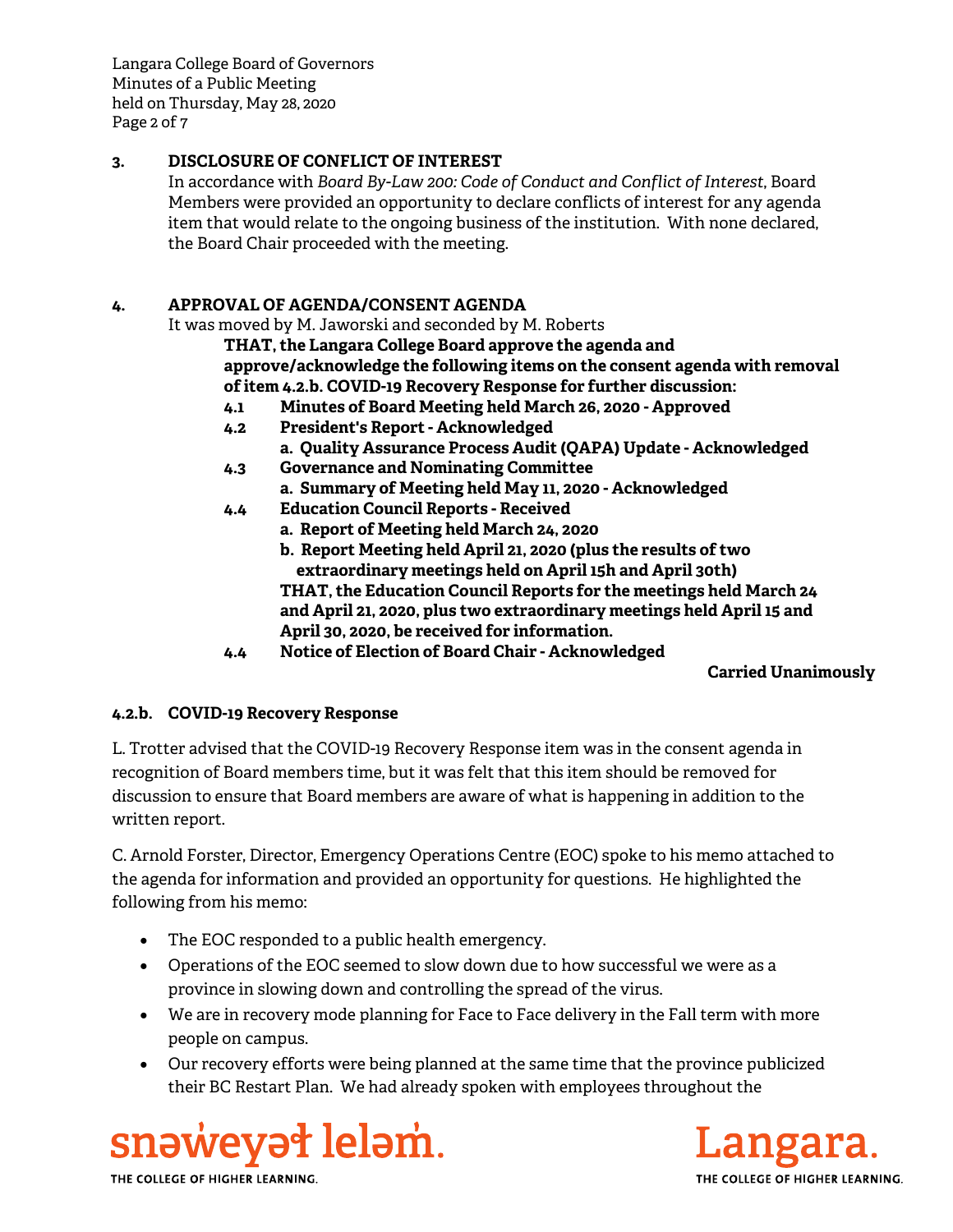Langara College Board of Governors Minutes of a Public Meeting held on Thursday, May 28, 2020 Page 3 of 7

> institution and decided upon a recovery framework that is flexible and responsive to the situation which remains fluid given the pandemic.

- The new EOC Recovery Team is an extended version of the previous EOC Team that includes many academic employees including Deans and Chairs. The focus has shifted from responding "to things" to planning "for things". Consequently, the recovery plan has been reframed to have a greater amount of depth to instructional continuity and also to our student safety and support. COVID has and will continue to have a significant impact on all of the people in our community so we want to ensure that we follow up and seek input to minimize its impact and to look at how we can provide support for our employees and learners.
- During this recovery, the health and well-being of all of our employees and students is the number one priority that we are committed to and we are also regulated in that regard as well.
- We want to continue to provide a quality academic experience while at the same time recognizing that, and consistent with the frameworks in place, we minimize the impact to those areas that have been the most disadvantaged.
- This will be a vigorous, slow, no surprises approach consistent with the BC Provincial Restart Plan and Worksafe guidelines. We do not expect there to be any one particular perfect answer. We expect that there will be many imperfect answers that will keep us functioning as people do the best job they can under difficult circumstances.
- As a result of this, and after talking to our constituents and considering everything, we are proceeding with a primarily online approach for the fall semester, with a few components that need to be delivered face-to-face being considered. We are trying to identify how we can do the face-to-face component while we wait to see the provincial guidelines around our safety requirements under WorkSafe.
- We are working with all academic areas to prepare for this. They have provided us input on those components of courses that need to be face-to-face. We are currently working with them to look at spaces that will be used for those courses to ensure there is adequate physical distancing, mechanical barriers, or others methods of mitigating exposure. On May 27th we published our Exposure Control Plan which is a broad overarching plan around how we are going to approach idling operations and the risk of exposure within the college. Having stated that, even though we have our overall control plan, it is an overarching plan and we need to take into consideration each of those individual locations and the activities that are occurring and look how we support each of them. For example, the chemistry labs will likely be face-to-face because that is part of the articulation requirements with other institutions, and we have to look at how many people will fit into that location, what they will be doing, and how that works for the instructors. We walked through the scenario with the instructors and lab demonstrators to make sure, with all things considered, we know what the standards



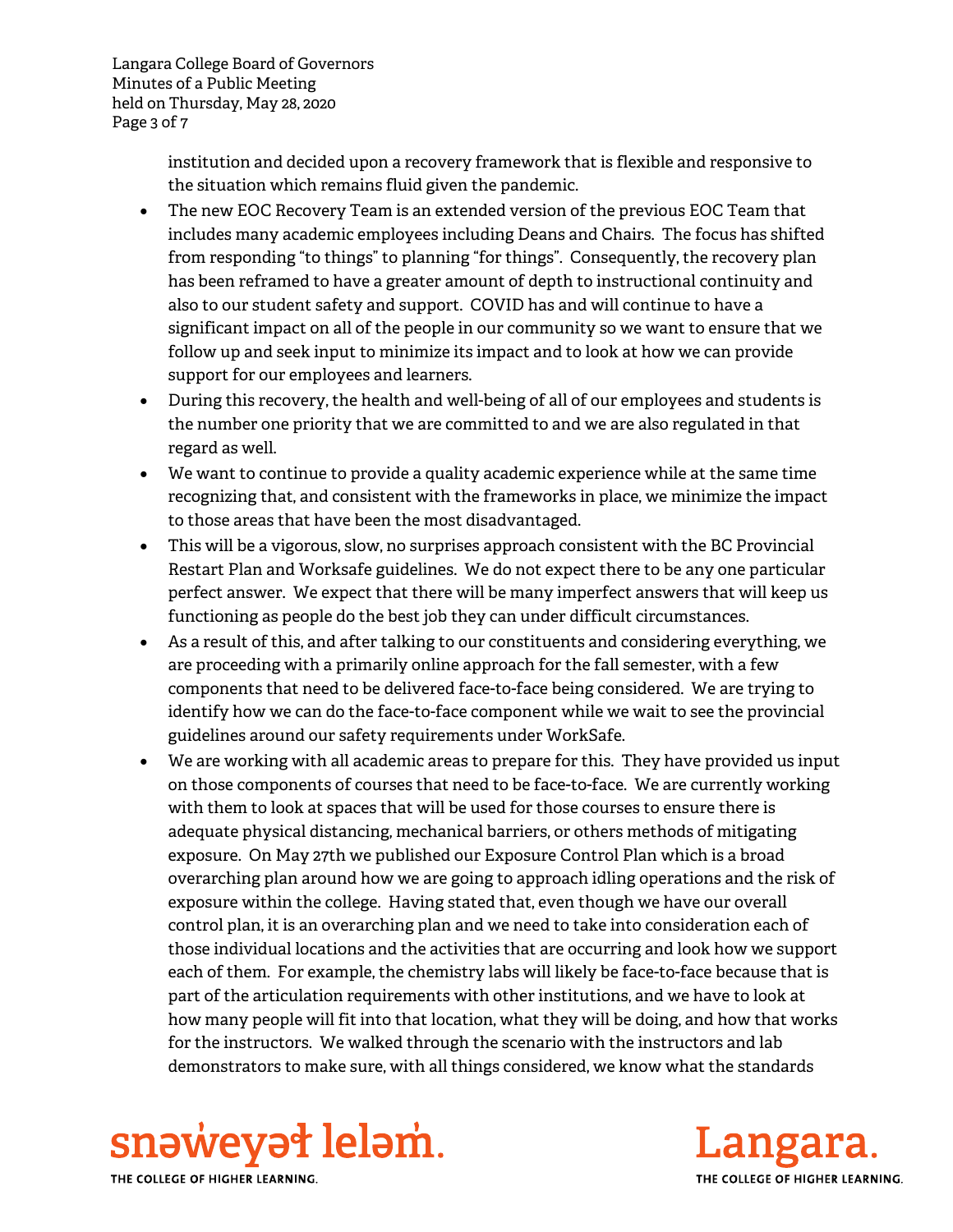Langara College Board of Governors Minutes of a Public Meeting held on Thursday, May 28, 2020 Page 4 of 7

> are for that particular space. We will be documenting the results so that everyone is aware of the standards for each of those particular spaces.

- It is an ongoing effort and will involve more and more people in our community as we go through and look at each of these spaces. At this point, these are preliminary standards and we are still waiting for the standards that are being developed by the Ministry with the sector's input and we expect those sometime in June. When those are released, we may have to change things a bit to comply with the Ministry, but at least we are farther along the track so the future changes won't be as drastic. Also, by doing what we are doing right now we can also position ourselves for registrations to occur in a timely manner so we can welcome as many students back into the learning environment as we possibly can.
- There are approximately 90 people on the Recovery Team representing all areas of the College and we are currently trying to get more students involved in terms of distribution between all of our collective agreement partners, our contractors, and our administration, where there is heavy representation from all of those areas.

Discussion ensued and in response to Board Members questions, the following were noted:

- In the event that there is a second wave and we have to lock down again, we are asking those classes that have identified some face-to-face interaction to have a contingency (Plan B) in place in case we are shut down again in the fall. The number of courses that would be doing that are quite minimal as people have taken to heart the requirement to teach online with varying levels of comfort.
- International students are able to participate online and we are currently devoting a lot of effort to student inclusion and diversity. What we recognize is that there is going to be some significant challenges in the international area, specifically with those international students that might not be able to land in Canada or might not want to. That is something that is stopping them from registering and taking those courses and with the Immigration, Refugees and Citizenship Canada (IRCC) notifications, those students that do have Visas outside Canada are still able to take courses in Canada remotely and have that count towards their status in Canada.
- For students who may be disadvantaged in terms of connectivity, we did a survey during the EOC phase to determine what sort of capacity students had (i.e. internet connectivity, what kind of equipment, etc.). We identified that there is a digital divide for some students and although we do not have a clear answer for that right now we are operating knowing full well that there is a fairly significant proportion of students that have some challenges around online access. The team is looking at one potential solution but since we are not receiving any additional funding due to COVID, everything has to come out of our existing operating budget, we don't know what student enrolment will necessarily be, and we have to develop a good sound plan that is fiscally responsible as well. We do not have an answer specifically what we are going to



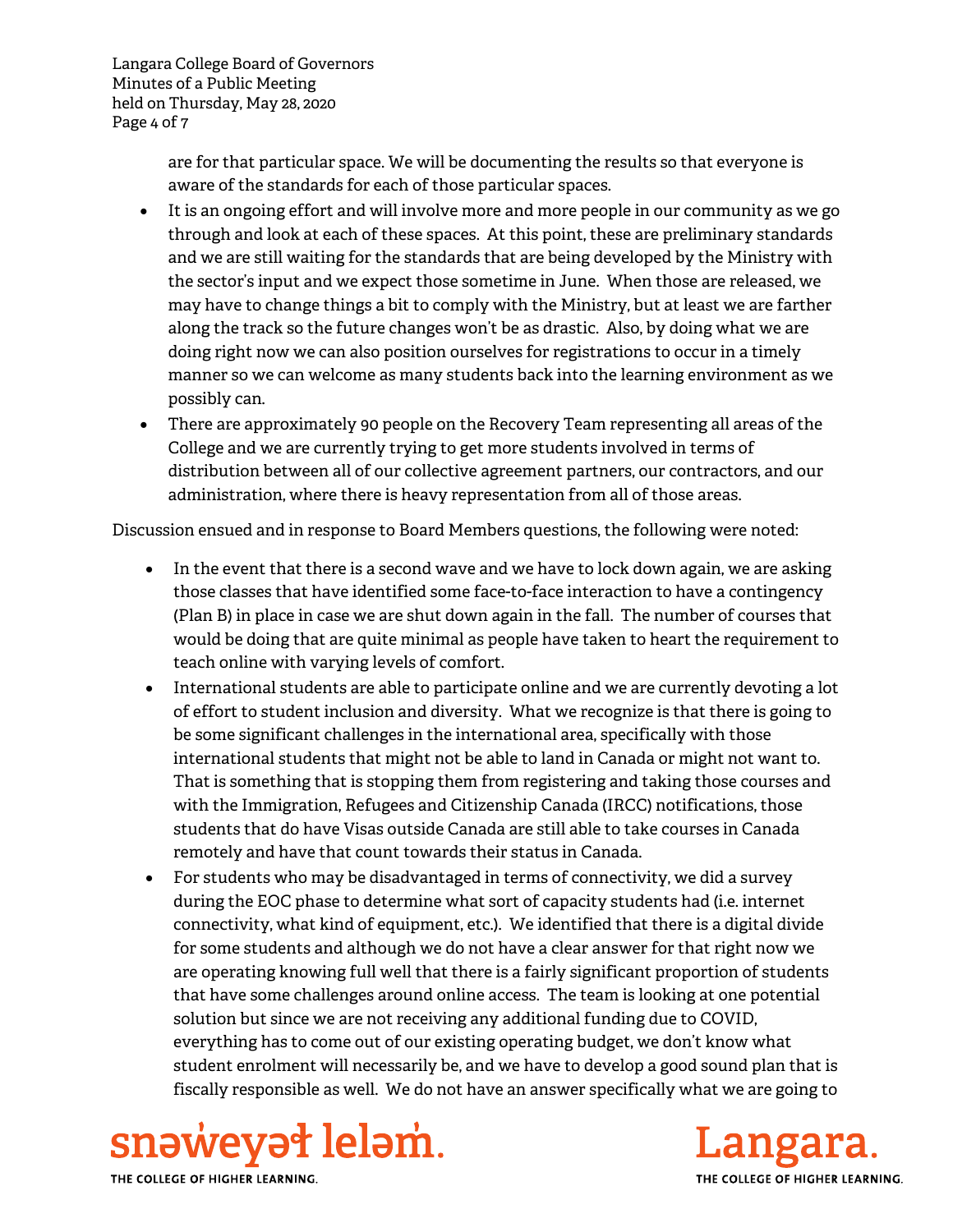Langara College Board of Governors Minutes of a Public Meeting held on Thursday, May 28, 2020 Page 5 of 7

> do but there has been some pretty innovative solutions that have been recommended as a result of this. Throughout this process and recognizing that there is some digital divide and that some students are still in Canada, we have maintained an open student computer lab for those students who are disadvantaged that way.

- L. Trotter advised that he was on a call earlier today with the Minister and the Deputy Minister along with the 24 other post-secondary Presidents, and the Minister indicated that the digital divide was one of the priorities they were working on. Whether it is post-secondary or K-12, if we are dealing with some form of distance education or if another wave of COVID comes up again, having that kind of access becomes critical. The challenge is that if students are out of the country, we may not have that same capacity to provide the access they need that we can inside the country. Because this has been raised by a number of post-secondary institutions, they are trying to find a solution. The timeline is unknown at this point but the Board will be kept apprised.
- International and domestic summer enrolment, compared to previous years, saw a slight increase in domestic students but resulted in a massive drop of 700 international students, mostly because they could not make it to Canada. Distance education was not provided for those students and when we were in the early response stage to the pandemic and the province was shutting down and travel restrictions were coming into place, we made the conscience decision to offer deferral to all 700 students. Effectively those registrations have been deferred to the fall semester and we are determining how many of them will attend, either virtually or in person. At this time, we do not know if travel restrictions will be in place for the fall semester, so we do not know what registration will look like. Currently our accepted application numbers are above what we normally have but it is uncertain what those applications will translate into.

The Board thanked Chris Arnold Forster for the hours he and his team have put into this, which is above and beyond expectations. He advised that he stands amongst giants on this team and encourages people to thank them personally as they do not receive enough recognition for their patience and understanding during these trying, ever-changing times.

# **5. CHAIR'S VERBAL REPORT**

The Board Chair advised that since COVID-19 hit in early March, most of the events he was to attend have been cancelled so he does not have anything to report. He advised that he and the President have kept in touch on a weekly basis and with more formal briefings every few weeks.

## **6. PRESIDENT'S VERBAL REPORT**

In addition to his written report attached to the agenda, the President provided the following verbal report to the Board:

 He expressed his gratitude and appreciation for the many people who work at the college – whether they are faculty, support staff, security personnel, maintenance



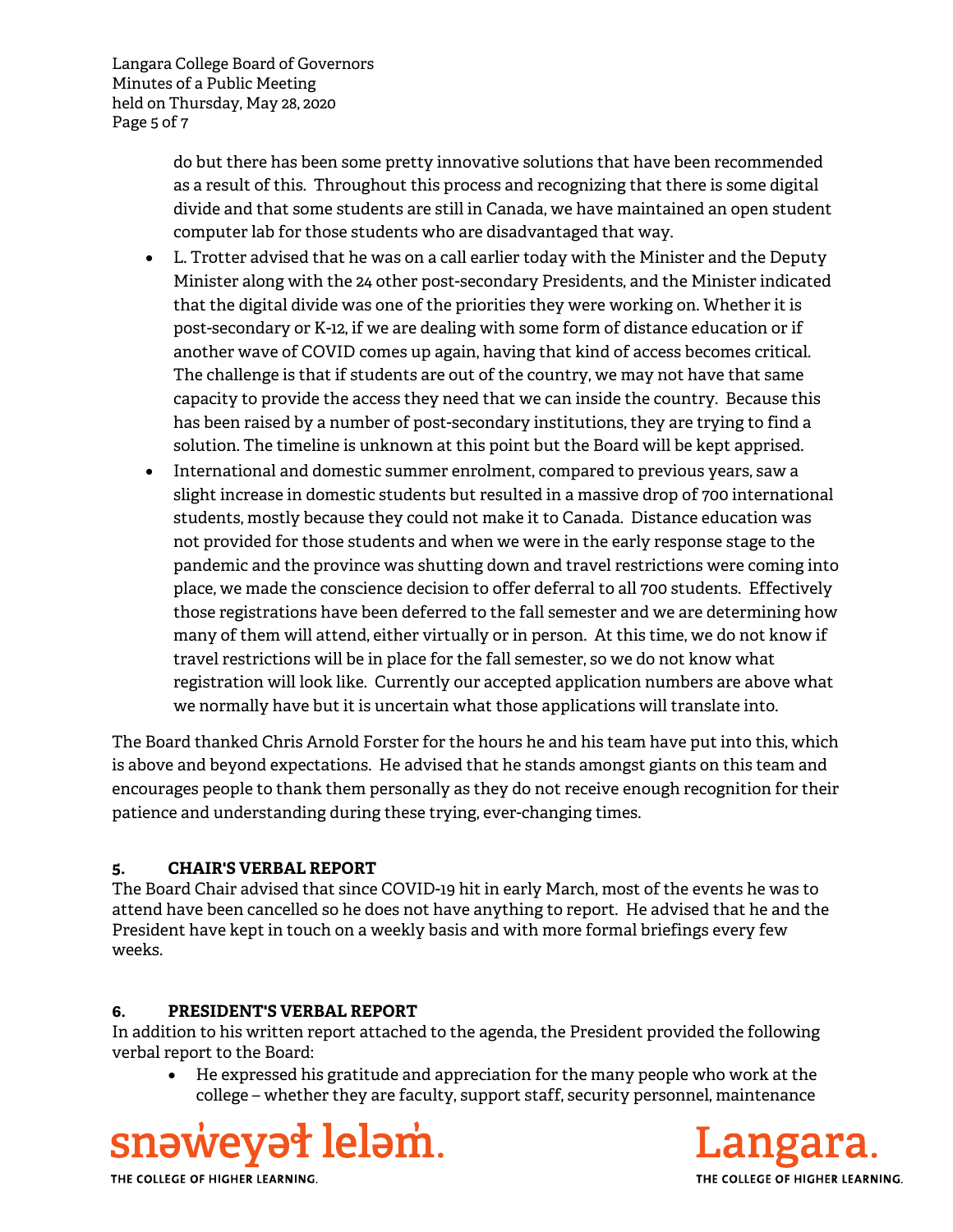Langara College Board of Governors Minutes of a Public Meeting held on Thursday, May 28, 2020 Page 6 of 7

> staff, who have kept the institution running in these very unusual circumstances. Our faculty turned on a dime to finish the spring term starting on March 18th and made a successful term for our students. The amount of work people have done is substantial and verbal praises are not enough to thank the employees of this institution for keeping it running. Many of us are working hard and the days are no longer Monday to Friday and do what they need to do to keep the college running.

 A letter was distributed by BC Business Council on anti-racism, which Langara has signed, who felt that it was important to draw a line against racist acts and racism. This College is very public in expressing its values and therefore became a signatory to that document. J. Dwyer thanked the College on the public position they have taken on anti-racism as she has strong views on that.

## **7. BOARD MEMBER REPORTS**

M. Jaworski advised that the Association of Governing Boards reached out to him to participate in a cyber-security session (which was cancelled) but he did his homework and advised that the college is ahead of the game on this issue and is heartened by the actions that have been taken to date.

He also advised that he participated in an AGB Council of Board Chairs and Presidents call where they discussed what it is that keeps them up at night. After hearing from 25 post-secondary institution Board Chairs and Presidents who advised that there are 17 things that keep them up at night, the biggest being the COVID situation that is all encompassing in that every part of the institution is affected by it in some way or another.

# **8. CONSTITUENT GROUP REPORTS**

There was no report.

## **9. VISITOR'S COMMENTS**

There were no comments.

#### **10. NEXT MEETING**

#### **10.1 Thursday, June 25, 2020**

The next Board of Governors meeting is scheduled for Thursday, June 25, 2020. Due to COVID-19, the meeting will be held via Zoom teleconference.